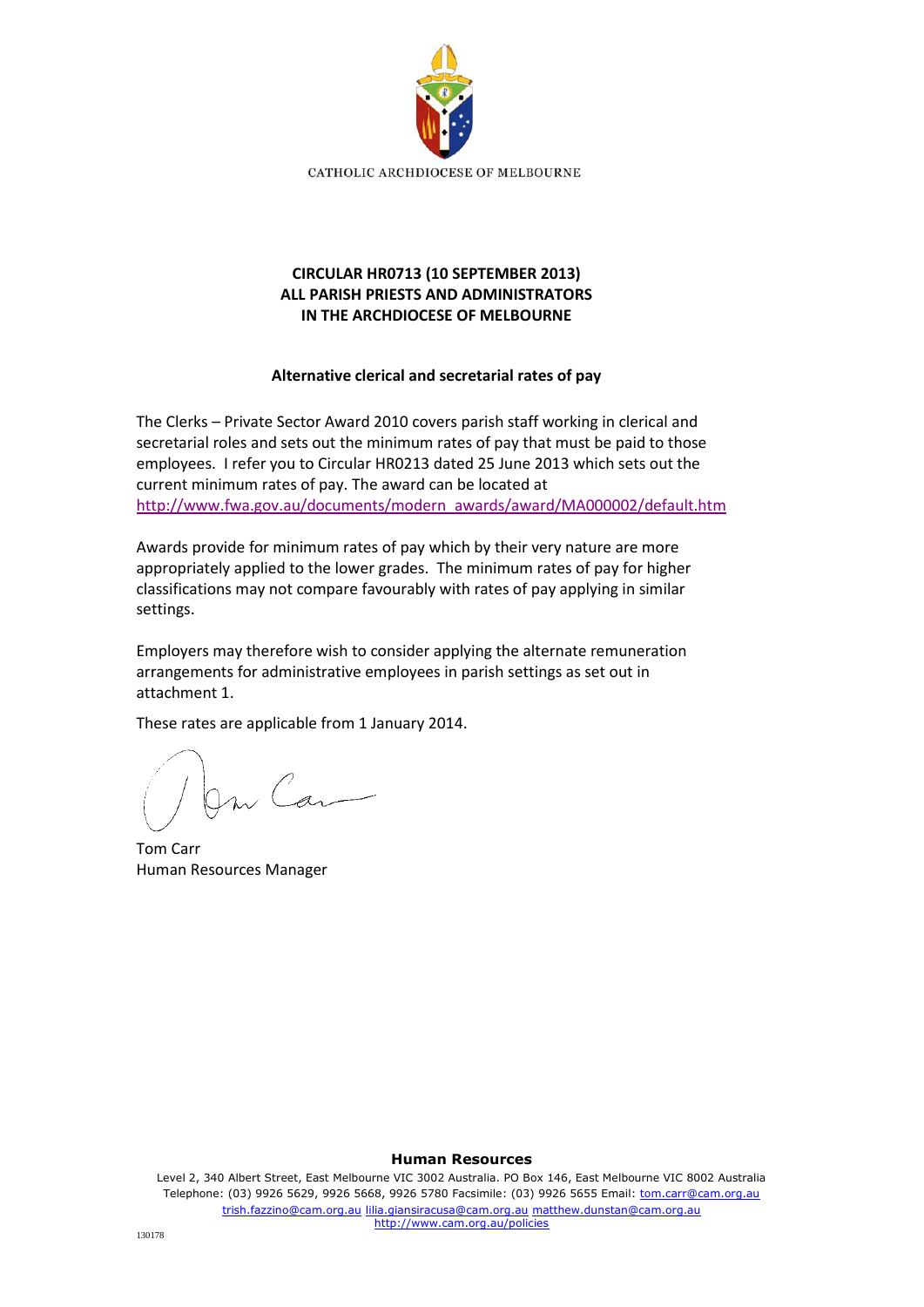### Attachment 1

### **Alternative remuneration arrangements**

### **Parish Secretary/Administrative Assistant Grade 1**

| <b>Work descriptors:</b>        |                        | As per the Award Grades 1 or 2                                                                                                                                                                                                                                                                                                                                                                                                                                                                                                                                                                                                                                                              |              |           |          |  |
|---------------------------------|------------------------|---------------------------------------------------------------------------------------------------------------------------------------------------------------------------------------------------------------------------------------------------------------------------------------------------------------------------------------------------------------------------------------------------------------------------------------------------------------------------------------------------------------------------------------------------------------------------------------------------------------------------------------------------------------------------------------------|--------------|-----------|----------|--|
| Pay rates                       |                        | As per the Award Grade 1 or Grade 2                                                                                                                                                                                                                                                                                                                                                                                                                                                                                                                                                                                                                                                         |              |           |          |  |
| <b>Parish Secretary Grade 2</b> |                        |                                                                                                                                                                                                                                                                                                                                                                                                                                                                                                                                                                                                                                                                                             |              |           |          |  |
| <b>Descriptors:</b>             |                        | Appropriate to a Secretary in a small to medium single site parish where the<br>employee undertakes Award Grade 3 tasks.                                                                                                                                                                                                                                                                                                                                                                                                                                                                                                                                                                    |              |           |          |  |
| Pay rates                       | $\bullet$<br>$\bullet$ | Set annually by the diocese and tied to movements in the $25th$ percentile of<br>the labour market, ie where 75% of employers pay higher rates of pay.<br>A pay range where movement is based on performance, general wage<br>movements and retention factors rather than time spent in the job, ie there<br>are no automatic increments and employers can decide, on the basis of<br>performance and retention factors, the point in the range to set the salary.<br>The remuneration matrix set out in attachment 2 may be helpful.<br>A pay range where rates are reviewed annually at the end of the year and<br>where uplifts take effect from the commencement of the following year. |              |           |          |  |
|                                 | 2014                   | Annual rate                                                                                                                                                                                                                                                                                                                                                                                                                                                                                                                                                                                                                                                                                 | Weekly rates | Part time | Casual   |  |
|                                 | rates                  | 38 hr week                                                                                                                                                                                                                                                                                                                                                                                                                                                                                                                                                                                                                                                                                  | 38 hr week   | per hour  | per hour |  |
|                                 | Minimum                | \$43,973                                                                                                                                                                                                                                                                                                                                                                                                                                                                                                                                                                                                                                                                                    | \$845.63     | \$22.25   | \$27.82  |  |
|                                 | Mid point              | \$46,287                                                                                                                                                                                                                                                                                                                                                                                                                                                                                                                                                                                                                                                                                    | \$890.14     | \$23.42   | \$29.28  |  |
|                                 | Maximum                | \$48,602                                                                                                                                                                                                                                                                                                                                                                                                                                                                                                                                                                                                                                                                                    | \$934.65     | \$24.60   | \$30.75  |  |

# **Parish Secretary Grade 3**

**Descriptors:** • Appropriate to a Secretary in a large or multiple parish setting where the employee undertakes Award Grade 4 or 5 tasks.

**Pay rates •** As with Parish Secretary Grade 2.

| 2014      | Annual rate | Weekly rates | Part time | Casual   |
|-----------|-------------|--------------|-----------|----------|
| rates     | 38 hr week  | 38 hr week   | per hour  | per hour |
| Minimum   | \$49,470    | \$951.34     | \$25.04   | \$31.29  |
| Mid point | \$52,073    | \$1,001.41   | \$26.35   | \$32.94  |
| Maximum   | \$54,677    | \$1,051.48   | \$27.67   | \$34.59  |